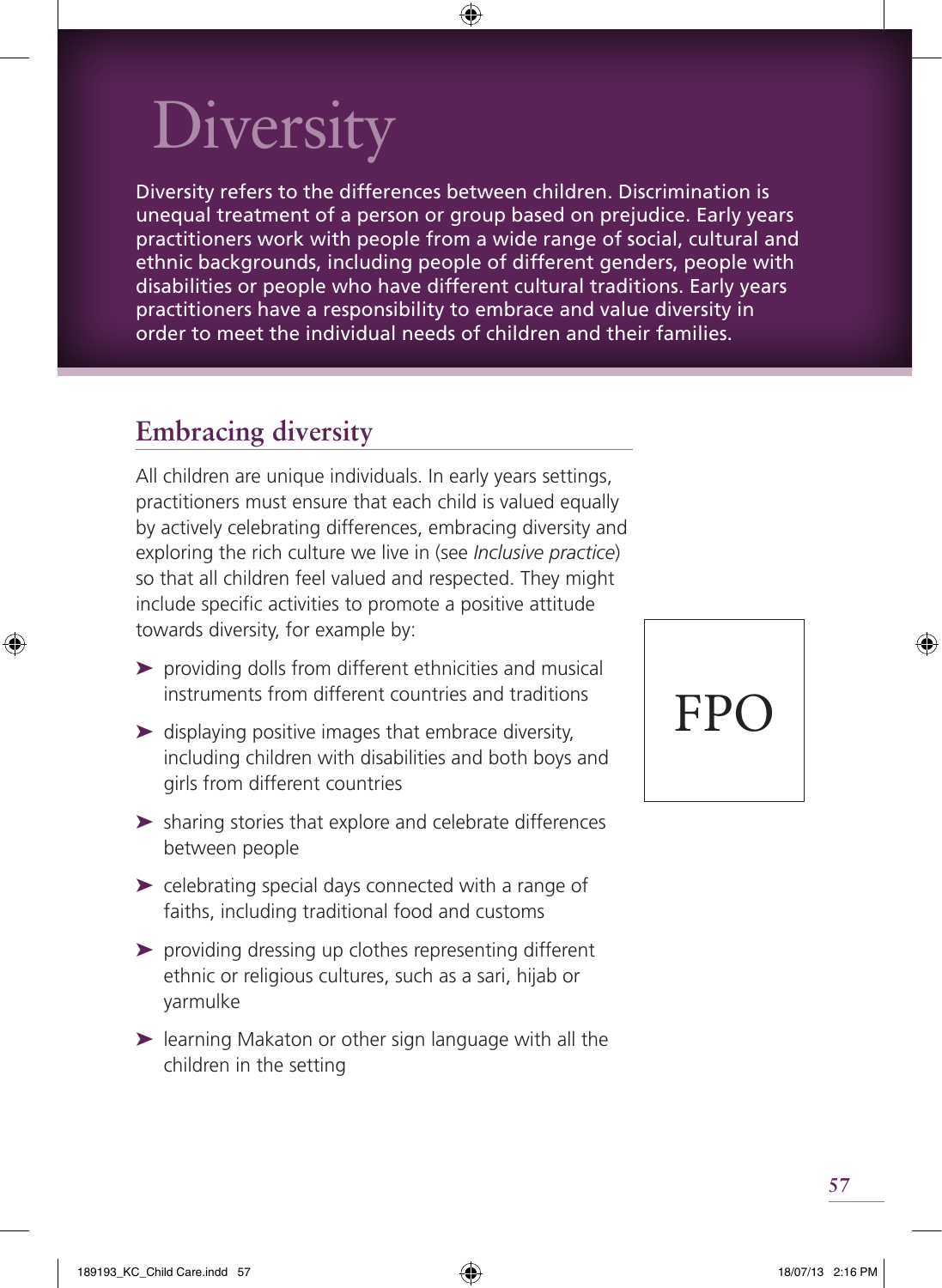#### Child Care

- ➤ adapting the physical environment of the setting so that children of all abilities or disabilities can access the facilities easily
- ➤ showing equal respect for all children, parents and families who visit the setting.

### **Discrimination and prejudice**

Diversity is not welcomed or celebrated by everyone and this can result in discrimination. This may happen because of a child's skin colour, physical characteristics, disability, social background, religion, culture or way of life.

Prejudice is often the cause of unfair discrimination. A prejudice is an opinion or attitude of dislike towards another individual or group of people and is often based on inaccurate information. Early years practitioners must avoid prejudice by being knowledgeable about different cultures, acknowledging diversity and discouraging stereotyping.

### **Challenging discrimination**

Discrimination can be very damaging to children and their families. Early years practitioners should actively challenge any incidence of discriminatory practice that they witness, including:

- ➤ Intervening when children, families or other staff use discriminatory language or behaviour and being clear that it is not acceptable
- ➤ Providing accurate information to enable individuals to use appropriate language and behaviour
- ▶ Providing support for children who have been subjected to discrimination.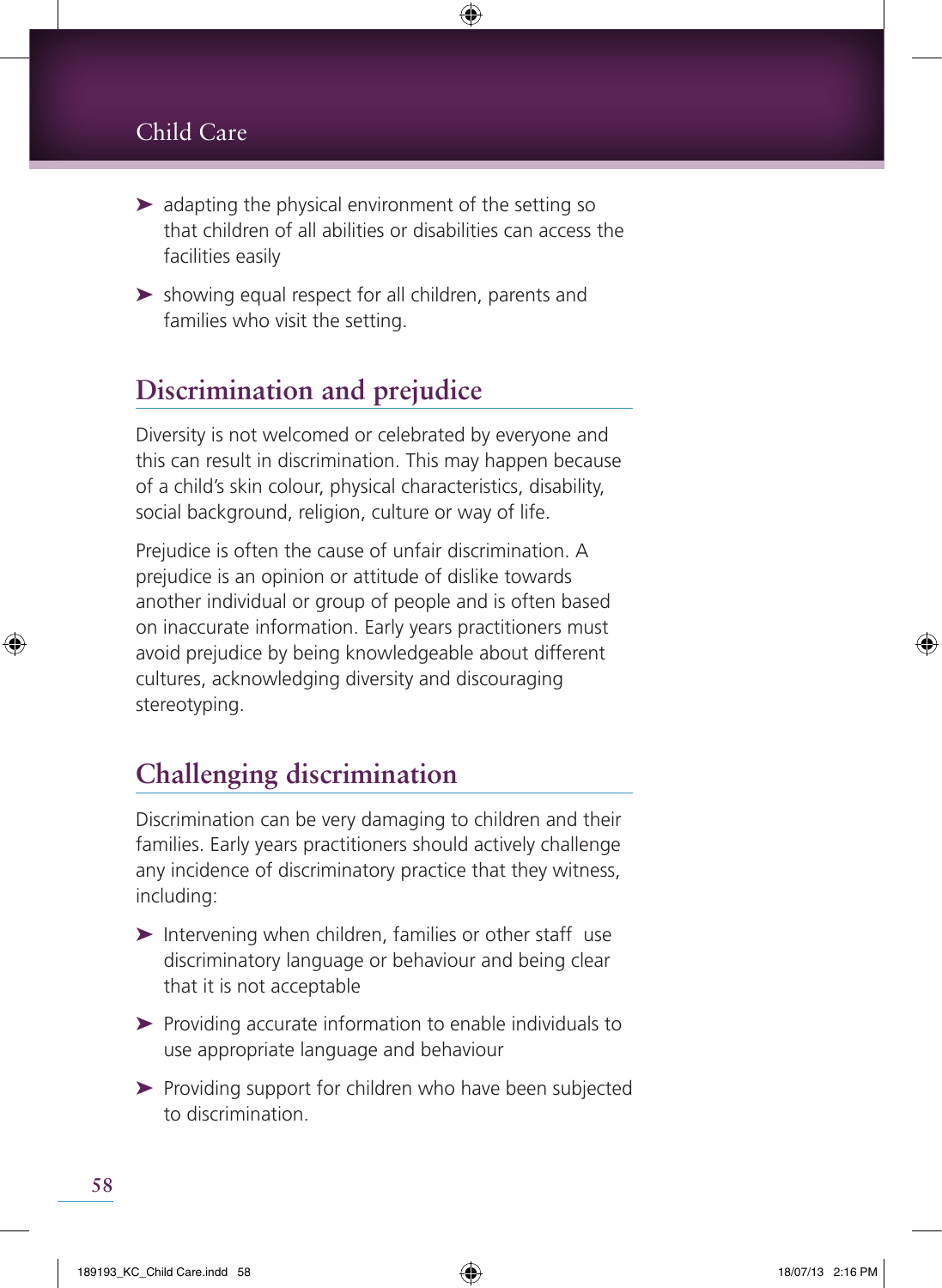Early years practitioners have to work within a framework of legislation, policies and procedures that are designed to promote equality and prevent discrimination (see *Policies and procedures*). The Childcare Act (2006) and The Equality Act (2010) actively promote anti-discriminatory practice, protecting individual rights and banning unfair treatment.

#### **Summary**

Acknowledging diversity, confronting prejudice and challenging all forms of discrimination are important aspects of professional practice in early years settings. Equality for all children and families requires a commitment to anti-discriminatory practice and an awareness of situations that may lead to a lack of fairness. Early years practitioners have a responsibility to meet the needs of all children and families through inclusive practice and the provision of equal opportunities, regardless of their different needs.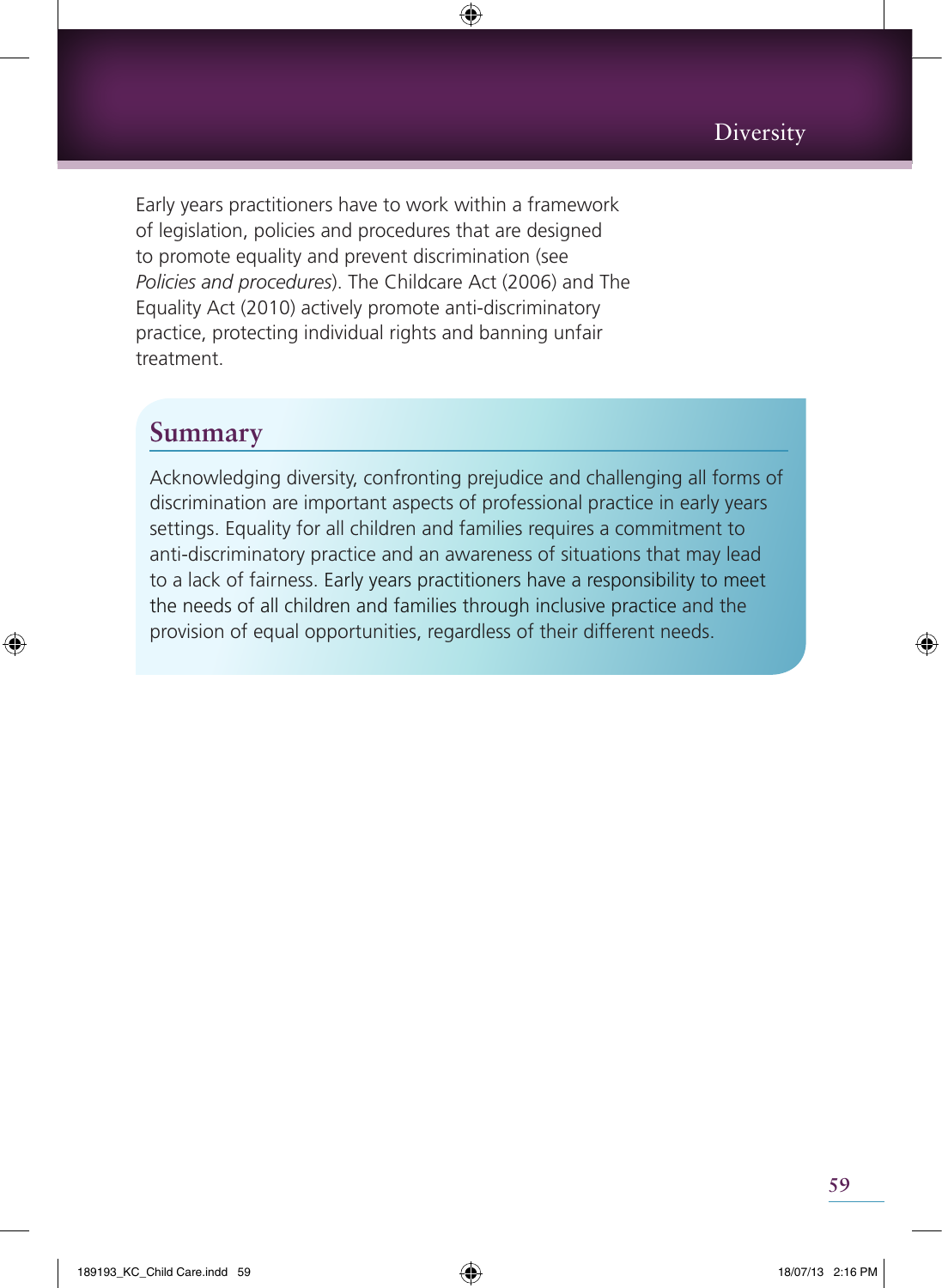# Early intervention

'Early intervention' is the term used to describe the process of identifying potential problems in children's development as early as possible. The purpose of intervening early is to prevent problems developing or to reduce the severity of problems that have started to emerge. It might include referral or signposting to other services and can occur at any point in a child's life.

## **Reasons for early intervention**

There are many situations where early intervention can have a significant impact on children's atypical development (see *Atypical development*), such as:

- ➤ Health problems
- $\blacktriangleright$  Communication difficulties
- $\triangleright$  Social, emotional or behavioural difficulties
- $\blacktriangleright$  Learning difficulties or special educational needs (see Special educational needs)
- ➤ Concerns about children's safety or welfare (see Safeguarding).

Children may be referred to more than one specialist for assessment or services. For example, a child with Autistic Spectrum Disorder might be referred to a speech and language therapist, an educational psychologist and a behavioural support specialist.

If potential problems are identified at an early stage, then action can be taken to prevent more serious difficulties occurring. The Common Assessment Framework helps practitioners to make a holistic assessment of children's needs and identify what support is needed (see *Multiagency working).* 

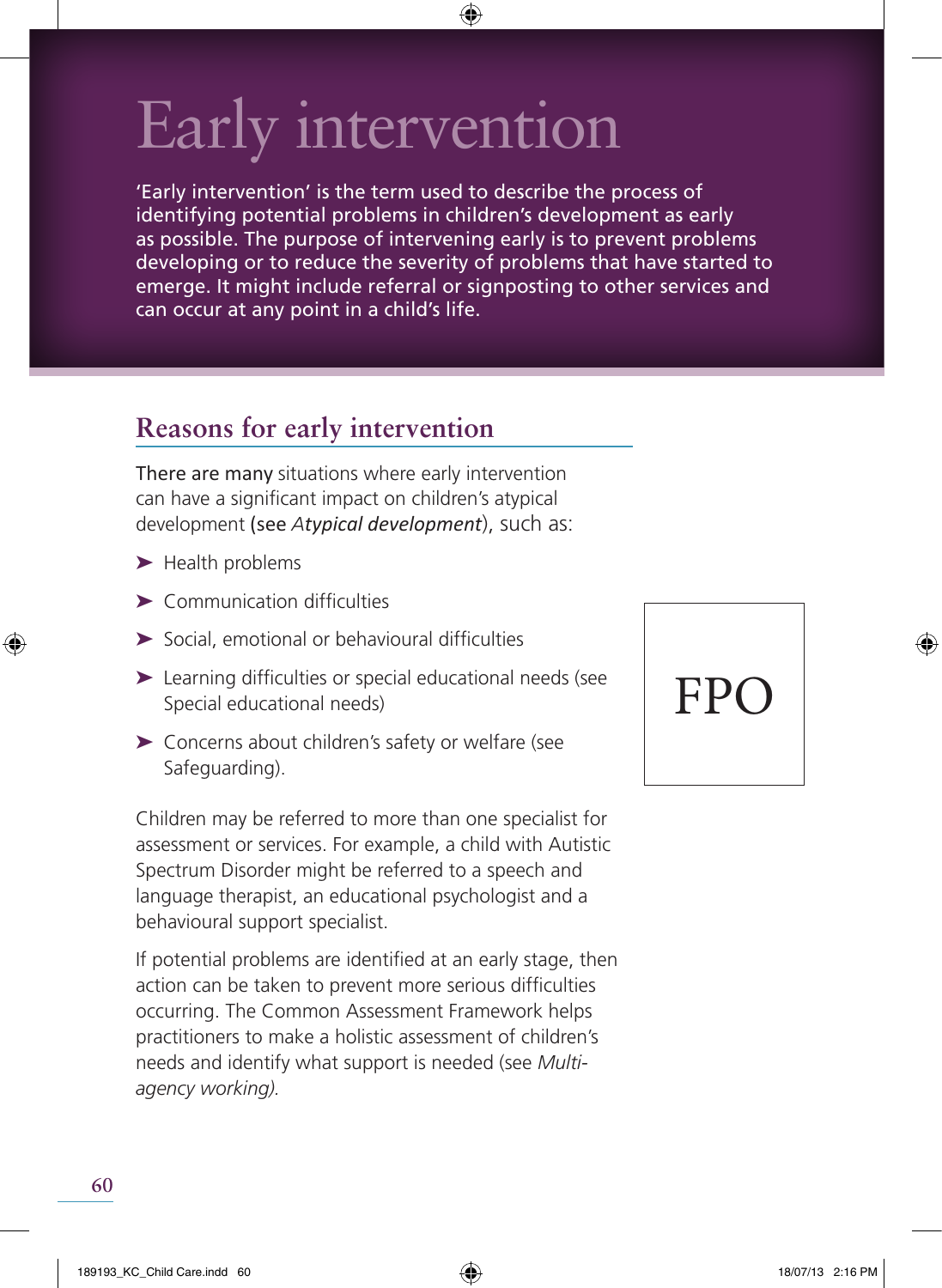### **The referral process**

A referral is a recommendation for an individual to receive specialist care or services. In the early years sector, this usually involves a professional making a request for a child to be assessed or to receive more expert care. For example, a health visitor may have concerns about a child's speech following a routine developmental assessment. This information needs to be shared in order to provide the best support for the child and their family (see *Multiagency working*).

### **Case in point**

Mrs Jones is concerned about the developmental progress of her son, Ralph, who is fifteen months old. He can sit up without support and crawl around, but he has made no attempt to pull himself up or try to walk. Ralph communicates by babbling. The health visitor at the local Children's Centre carries out some developmental checks on Ralph and discusses Mrs Jones' concerns. She decides to refer Ralph to the specialist child development unit at the children's hospital for a full physical examination and assessment by a paediatrician. He will also have a hearing test at the audiology clinic and a speech and language assessment by the speech and language therapist. All the professionals involved will share the results of their investigations with each other and with Mrs Jones. As a result of this referral, a plan will be developed to provide specialist services to support Ralph and his family.

This early intervention could minimise further developmental problems for Ralph and prevent more serious speech and language difficulties, which could affect his future development and learning.